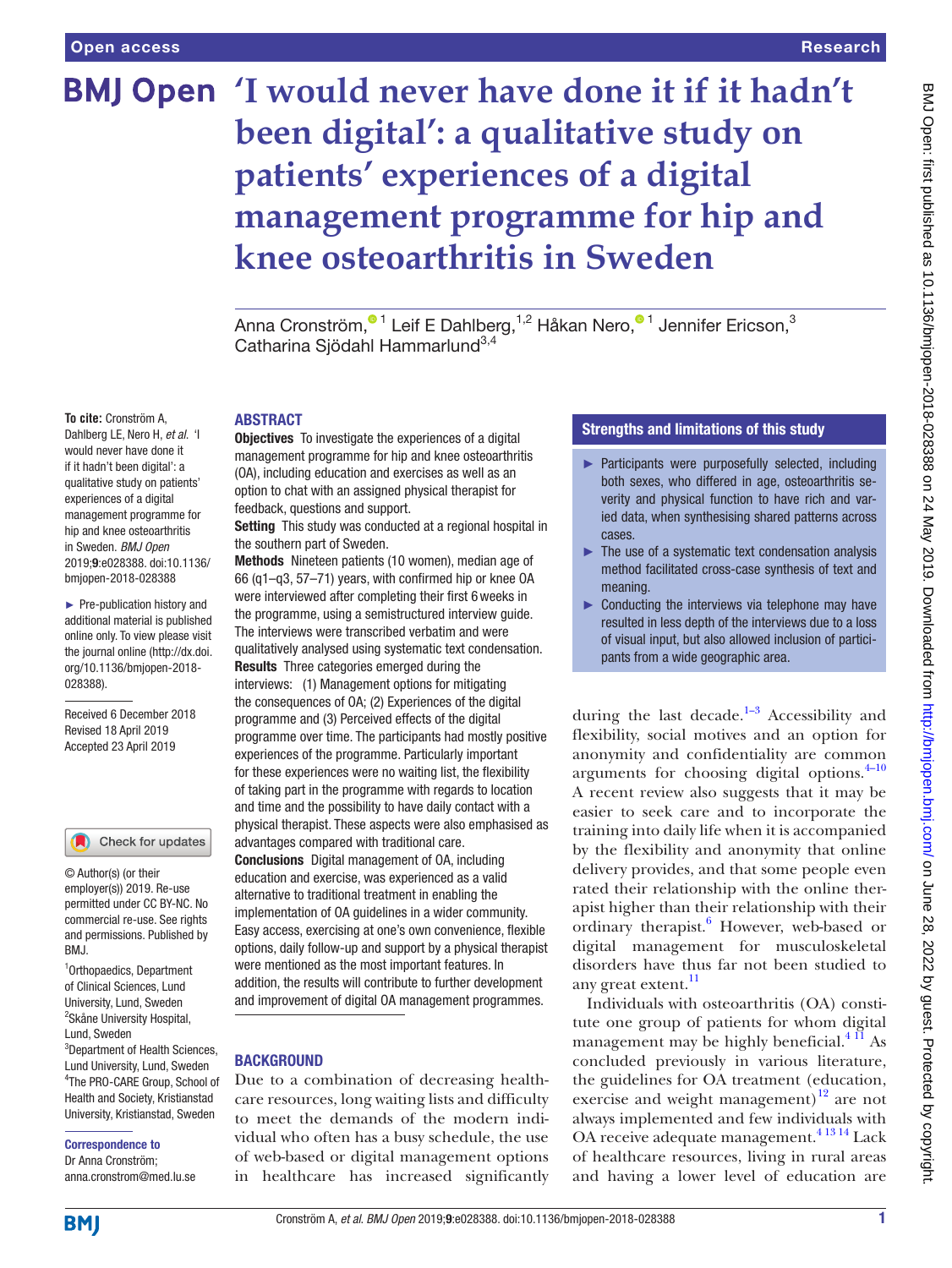all factors that may reduce the likelihood of receiving appropriate information on management options for OA.[4 14](#page-7-1) Web-based or digital interventions for OA have been suggested as a way to make the availability of guideline-based OA management accessible to a wider community.[4 11 15](#page-7-1) Unlike in patients with inflammatory arthritis where digital management does not seem to increase physical activity or quality of life, $16$  a few studies have shown promising results of digital interventions on physical activity, $17$  pain and physical function in patients with hip or knee OA.<sup>11 15 18-20</sup>

Joint Academy<sup>[19 21 22](#page-7-7)</sup> was developed in Sweden and is a digital version of the evidence-based face-to-face self-management programme *Better Management of Patients with OsteoArthritis* (BOA).<sup>13 23</sup> The programme, as thoroughly described previously, $\frac{19}{19}$  comprises OA education (instructional videos on OA, physical activity and weight management), individualised neuromuscular exercises with increasing difficulty aiming at improving lower extremity strength and neuromuscular control and an option to chat asynchronously with an assigned physical therapist for feedback and questions. Studies have shown that completing the introduction phase of 6weeks in this digital OA management programme reduces pain and medication intake, increases physical function and walking ability and reduces the willingness for surgery.[18 19 24](#page-7-9) However, patient experience of digital management for OA has not yet been evaluated. This knowledge may help to further improve digital management options for OA and to facilitate the implementation of OA guidelines in a wider community. Thus, the aim of this qualitative study was to investigate the patients' experiences of using a digital management programme for hip and knee OA.

# **METHODS**

#### Patient and public involvement statement

The Joint Academy treatment programme for OA is based on the evidence-based BOA concept.<sup>13</sup> In addition to the interviews in the present study, the digital platform has previously been further developed and improved by analysing questionnaires and opinions from patients recruited via the Swedish Rheumatism Association. These patients were able to test Joint Academy and were extensively interviewed about their opinions. All other aspects of this research were performed without patient involvement. Patients were not invited to comment on the study design and were not consulted to develop patient-relevant outcomes or interpret the results. Patients were not invited to contribute to the writing or editing of this document for readability or accuracy.

#### Setting and sampling

This study was conducted at a regional hospital in the southern part of Sweden. From a total sample of 462 individuals who had completed 6weeks in the digital OA management programme between 2015 and 2018,

<span id="page-1-0"></span>

| Characteristics of the participants<br>Table 1                                                                            |                     |
|---------------------------------------------------------------------------------------------------------------------------|---------------------|
| <b>Characteristics</b>                                                                                                    | $n=19$              |
| Age mean (minimum-<br>maximum)                                                                                            | 65 (45 - 80)        |
| Sex                                                                                                                       |                     |
| Women, n                                                                                                                  | 10                  |
| Men, n                                                                                                                    | 9                   |
| Retired, n                                                                                                                | 10                  |
| OA location                                                                                                               |                     |
| Hip, n                                                                                                                    | 10                  |
| Knee, n                                                                                                                   | 9                   |
| Pain baseline (minimum-<br>maximum)                                                                                       | $6.1(1-9)$          |
| Physical function baseline<br>(minimum-maximum)                                                                           | $8.6(1-14)$         |
| EQ-5D-3L index baseline<br>(minimum-maximum)                                                                              | $0.59(0.29 - 0.76)$ |
| Activity in the programme<br>mean % (minimum-<br>maximum)                                                                 | 80.7 (19-93)        |
| Pain was assessed with the Numeric Rating Scale from 0 to 10,<br>ukang Abalisata ng nginulith hinhay numbayo indiasting n |                     |

Pain wa where 0 indicate no pain with higher numbers indicating more severe pain; physical function was assessed using the 30s Chair Stand Test reflecting the number of repetitions of sitting to standing from a chair during a period of 30s; a higher EQ-5D-3L index indicates better health-related quality of life. Activity level was defined as the proportion of completed videos, exercises and questionnaires offered in the programme.

EQ-5D-3L, EuroQol–five-dimension descriptive system assessing health-related quality of life; OA, osteoarthritis.

73 invitations with written information about the study were sent out by email by the first author (AC). The inclusion criterion was clinical hip or knee OA, previously confirmed or diagnosed according to the American College of Radiology criteria<sup>25 26</sup> by an orthopaedic surgeon involved in the programme. The exclusion criteria were the following: (1) reporting other joints than hip or knee as the primary joint for OA symptoms and (2) not understanding and/or speaking Swedish. The participants were purposefully selected to represent both sexes, different age groups, perceived pain and physical function. $27$  Twenty-one participants accepted the invitation to participate in this study. Two were excluded as one did not speak Swedish and one did not return our phone calls. Ten women and nine men, median age of 66 (q1– q3, 57–71) years were consecutively included in the study. Their primary OA joint location was either in the knee (48%) or hip (52%) (see [table](#page-1-0) 1 for participant characteristics). All participants in this study completed the programme via stationary computers, laptops or mobile phones.

#### Data collection

The interviews were conducted by two of the authors (JE, physical therapy student, and AC, physical therapist and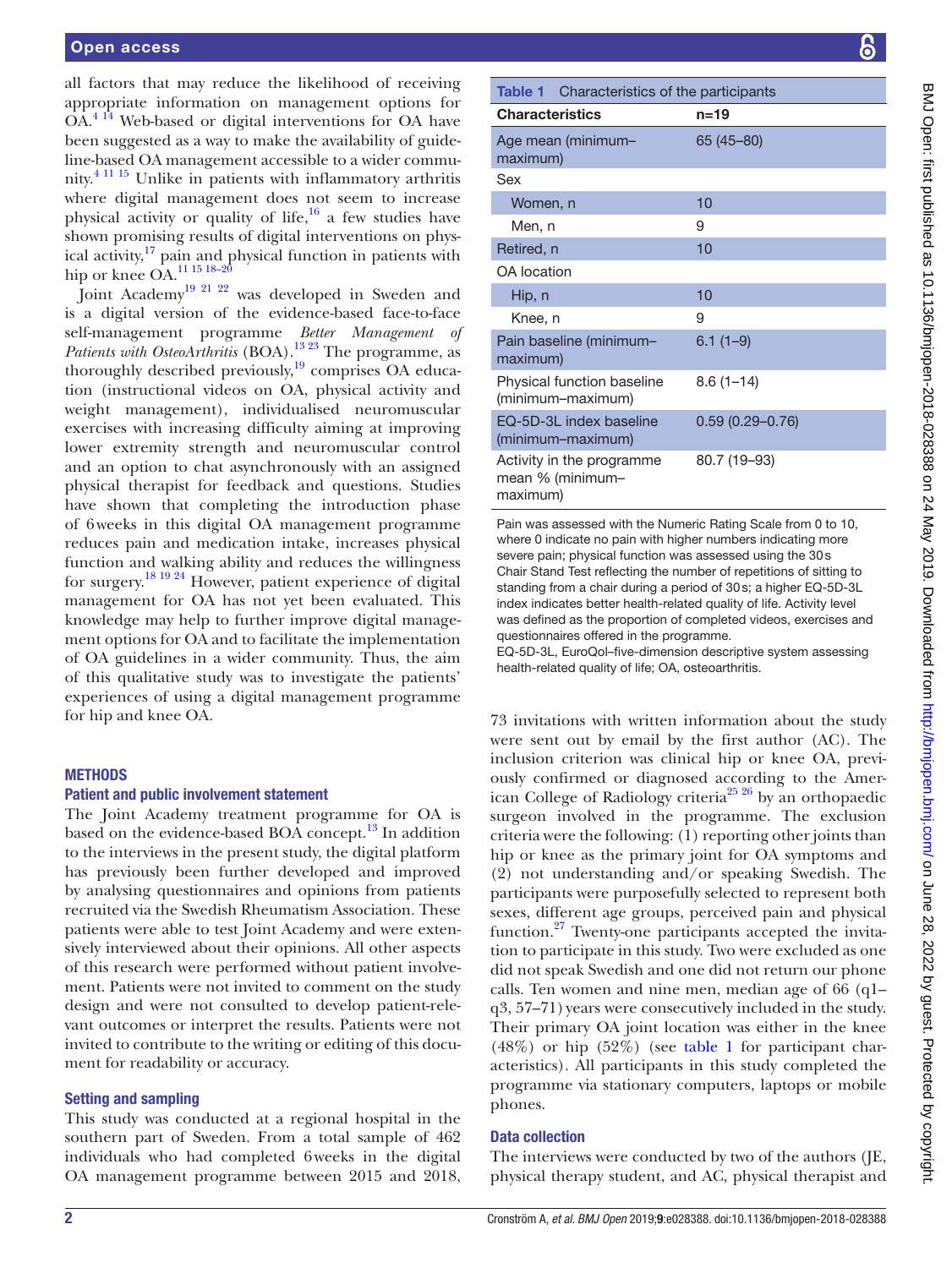PhD), as face-to-face interviews, by Skype or by telephone, depending on the participant's location and access to Skype. The semistructured interview guide included areas of interest such as (1) experiences of living with OA, (2) prior experiences of OA management, (3) experiences of the digital management programme (eg, set-up, educational contents, feedback, feed-forward, availability and design) and (4) experiences of factors that may have increased their motivation, persistence and emotional reactions. In addition, the participants were asked to suggest possible improvements to the programme. Follow-up questions were used to encourage the participants to elaborate on the subject and to explain or clarify the meaning and consequences of their experiences. The interview guide and follow-up questions were pilot tested on three older individuals with OA, not included in the study and was then subjected to minor editing. The two interviewers completed basic training in interview technique prior to data collection and had no relation to the participants in this study. The interviews, which lasted approximately 30–40min, were recorded and transcribed verbatim. Data collection stopped when no further information was added, that is, the interviews did not add any new information to the results. See [online appendix 1](https://dx.doi.org/10.1136/bmjopen-2018-028388) for interview guide.

# Data analysis

The transcripts were analysed using systematic text condensation (STC) according to Malterud, $^{28}$  which is based on Giorgi's phenomenological analysis.<sup>29</sup> The procedure of the analysis consists of the following steps: (1) creating an overall impression and identifying themes; (2) distinguishing and sorting meaning units to codes; (3) formulating the meaning of each code meaning and (4) synthesising the condensed meaning into descriptions and concepts (see [online appendix 2](https://dx.doi.org/10.1136/bmjopen-2018-028388) for examples). STC was chosen as the procedure facilitates cross-case synthesis of text and meaning. $28$  Consequently, in the first step, the interview transcripts were read to get a general impression of the whole and to identify primary themes. Then, meaning units were identified and formulated into codes that represented the core of the statements. During this phase, three of the authors (JE, AC and CSH) worked individually to identify as many perspectives and perceptions as possible in the material. Next, all authors worked together with the coded data to produce one set of data, extracting duplicates and data that were not relevant for the aim of the study. The coded data were then organised into subcategories, and the content of the meaning units of each category was re-examined. The meaning and representation of the data were formulated into aspects representing the content. Thereafter, the subcategories were organised into categories. To validate the categories and make sure that no important aspects had been overlooked, the clusters were referred back to the raw data, and read through once again by the authors. Finally, the recontextualised data were expressed as interpretations of the meaning of each category and representative quotes were selected for each category/subcategory.

# **RESULTS**

Three main categories were uncovered during the analysis:

- 1. Management options for mitigating the consequences of OA.
- 2. Experiences of the digital programme, with four subcategories: (1) Easy to execute, (2) Flexibility to choose when and where, (3) The importance of interacting with healthcare professionals and (4) other motivating factors.
- 3. Perceived effects of the digital programme over time, with two subcategories: (1) Perceived effects of the programme after the initial 6weeks and (2) Reasons for continuing to participate in the programme [\(figure](#page-3-0) 1). Participants' suggestions for improving the digital

programme were also analysed.

#### Management options for mitigating the consequences of OA

This category entailed the experiences of the perceived consequences of OA leading to the patients' eager search for a cure that would reduce their symptoms. All participants described symptoms such as pain, disrupted sleep, deteriorating ability to walk, being immobile and activity limitations. Pain was the main motivation for seeking professional management. The participants also found that their decreased functioning was not only affecting themselves but was also a burden on their partners and family. They were trying all sorts of ways to ease the pain and to regain motor function. They were eager to try any treatment hoping that the programme could reduce their symptoms and improve their quality of life.

I felt that it was impossible to continue in this way as I was in such intense pain … (I18)

… you know … I wasn't able to go downtown without thinking about how I would get back home again, when it was at its worst. I was also considering having surgery and other options, but only to get better. I was feeling really bad … (I12)

You take every chance for improvement that you get. In the end you know it'll be beneficial.(I3)

# Experiences of the digital programme

This category includes four subcategories: (1) Easy to execute, (2) Flexibility to choose when and where, (3) The importance of interacting with healthcare professionals and (4) Other motivating factors. In general, the participants' experiences of the programme were positive. They found the programme very easy to execute, flexible and motivational. The interaction with the physical therapist was described as important for support and encouragement.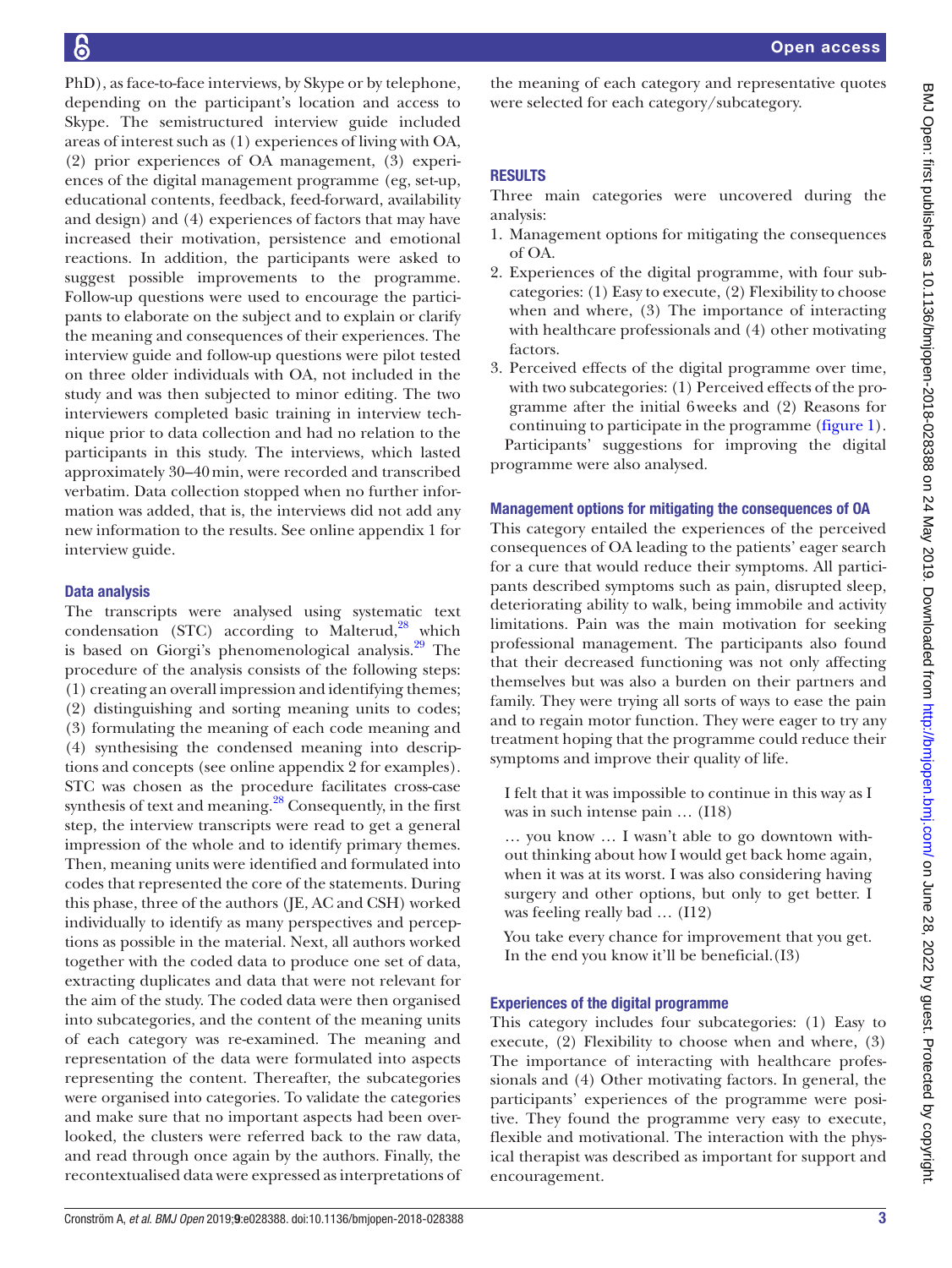

<span id="page-3-0"></span>Figure 1 Overview of the categories and subcategories describing the participants' experiences of the digital. OA, osteoarthritis.

# Easy to execute

Most participants were satisfied with the set-up of the programme. The programme was perceived as structured, educational and very simple to execute. Other elements that facilitated participation were instructional videos, email reminders, and that the exercises were individually customised with increasing difficulty but also quickly accomplished.

This is such a great set-up. Not only the exercises, it's really educational and you learn what osteoarthritis is really about. (I13)

I found it really easy to follow. It does not take long and it's really good to receive these reminders by email (I18)

However, a few participants perceived some difficulties in understanding how the programme worked. They found that the progression of the exercises was not clearly described or that it was difficult to understand specific words used in the videos.

To me it was hard to follow in the beginning and it actually took some time before I understood it correctly. It took like a few weeks until I really got the system. And that was a pity I think. (I8)

# Flexibility to choose when and where

All participants acknowledged the flexibility that was associated with this digital management programme. The ability to execute the exercises at home or at any place at any time without any use of equipment was highly appreciated. The

ability to control the time point for when to perform the exercises and not having to make a scheduled appointment at a specific location was described as an advantage compared with traditional management, and was further expressed as time-saving and less stressful since participants did not have to take time off from work for OA management. One participant even expressed that she would never have completed such a programme if it had not been digital.

The flexibility, that I could decide on my own when to perform the exercises was really good. That I didn't have any scheduled time point when I had to dress, go out, and at this exact time point meet a physical therapist. That I could decide on my own … (I11)

I don't think this is bad at all, to have it on the internet like this. I would never have done it if it hadn't been digital (I17)

Some participants described that there were long waiting-lists for traditional OA management in primary care and that the digital programme was, thus, a flexible alternative that they could start at once.

Yes, it was also like, there was such a long waiting list for primary care. So I thought … this … this I can start doing right away. (I10)

# Importance of interacting with healthcare professionals

Receiving an OA diagnosis without any physical meeting was perceived as a bit awkward to some participants. Some concerns were revealed regarding the risk of missing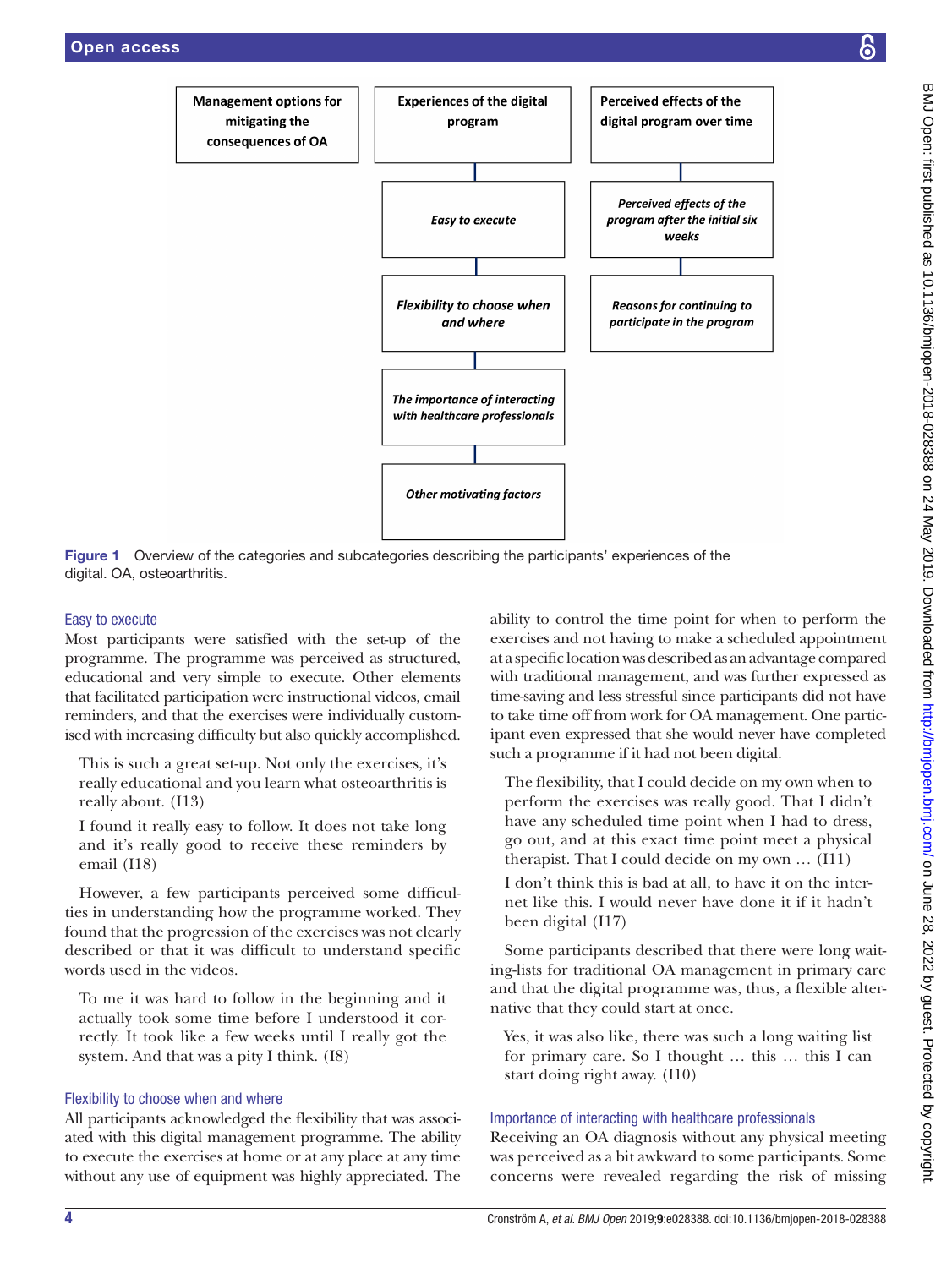serious diseases if the diagnosis was given by phone or internet.

It's somewhat hard to give a diagnosis over the phone. You can do it, but it's more difficult and you can miss things … there could have been a tumor there … (I14)

The majority of the participants had a very positive experience of the interaction with their online physical therapist. They described that they received fast responses to their questions, as well as information and encouragement, and that they often received feedback within a few hours. Some expressed that the engagement from their physical therapist was valuable for support and encouragement, especially if they experienced pain during the exercises. The daily contact with their physical therapist encouraged them to perform their exercises every day, which was also perceived as an advantage compared with traditional care management.

I think it's excellent to have daily contact. I think it's outstanding. That puts pressure on me to really do these exercises and to answer him [the physical therapist] and to give him an opportunity to give feedback and information about other things … You can't go to a physical therapist every day, every day, every day. That won't work. They won't have time for me, they have others to take care of as well. (I12)

In contrast, some participants experienced the contact with their online physical therapist to be unsatisfactory or even non-existent. They described that it could take a week before they received any response, that the questions were only partly answered or that they received no answer at all. Continuous follow-up with feedback and encouragement on their performance in the programme was also lacking.

In the beginning they said that someone would get in touch with me on a regular basis and things like that. But this hasn't happened as I expected (I9)

# Other motivating factors

The daily email reminders were typically highlighted as a motivator since they ensured that participants did not forget about the exercises and pushed them to perform the activities every day. Improved OA symptoms and the measurement feedback system provided by the programme were other factors that were mentioned as contributing to the participants' motivation to perform the exercises.

It was there, popped up in my email box every day. OK, today I'll do this exercise … it was something that pushed me. That was good I think … I needed that. (I8)

#### Perceived effects of the digital programme over time

This category includes two subcategories: (1) Perceived effects of the programme after the initial 6 weeks and (2) Reasons for continuing to participate in the programme. The majority of the participants reported improved functioning and reduced pain. However, some people felt no improvements and that their symptoms were the same as before entering the programme. Many continued to participate in the program after the initial 6 weeks to maintain the positive improvements.

Perceived effects of the digital programme after the initial 6 weeks Several participants experienced significant reductions in OA symptoms after completing the programme. Improvements commonly mentioned were reduced pain, increased flexibility and improved walking abilities. In many cases, the symptoms were still present but were perceived to have improved significantly, leading to increased quality of life and less focus on the disease. Many described that they had recommended the programme to friends and relatives suffering from hip or knee OA, since they were satisfied with the result and wished that more people could undergo the same management programme.

It has helped me fantastically. I don't think I could have walked the way I do today if I hadn't done this … I don't think so … I think this program has had an absolute crucial role in the fact that I can manage my everyday life as well as I can now, even though I have quite big problems. (I2)

Not all participants perceived that they had reduced symptoms or improvements after 6weeks in the programme. Some described that their symptoms were still the same or had initially improved, and then worsened with deteriorating physical function and increased pain. However, several of these participants still believed in the set-up despite not experiencing the results they wished for. This lack of positive results was attributed to a belief that they entered the programme too late, that is, that the exercises might have helped if they had started at an earlier stage of the disease or that the exercises may have slowed down the disease progression.

The sad thing is that even if I do these exercises, every day, every week, every month, every year … nothing happens … I don't get any better. (I4)

It felt really good in the beginning. The reason that it didn't help me is probably because I started too late. (I12)

#### Reasons for continuing to participate in the programme

Many continued to do their exercises after the 6-week evaluation. Perceived functional improvements and pain reduction as well as fear of the symptoms worsening were highly motivating factors for continuing to perform the exercises. Another reason was that it might help them to be well prepared for any upcoming surgery.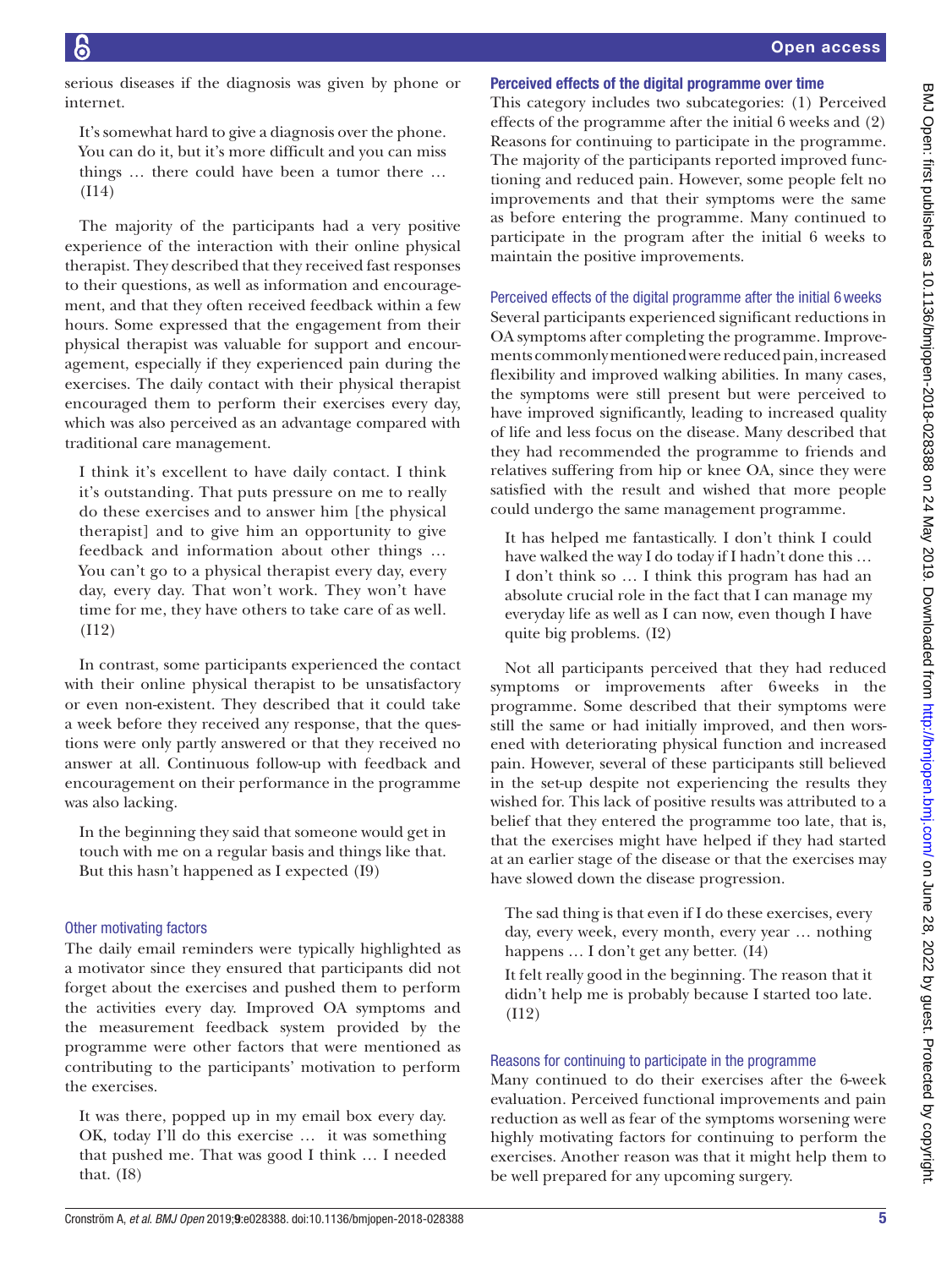I believe in these exercises. I believe that exercise is good for osteoarthritis. I am convinced. And I think … if I stop doing this … then this terrible pain will start again. (I8)

On the other hand, reduced pain and scheduled surgery were described by some participants as reasons for not continuing the programme.

The pain was generally reduced … and then I did not feel as motivated as before so I quit doing the exercises … yes I did. Generally, in physical therapy, it's hard to keep your motivation up if you don't have a lot of pain. (I19)

I have met with my orthopedist and I'm scheduled for surgery … I feel that the end of this problem is near. That's why I'm not performing the exercises as I should anymore. (I18)

#### Suggestions for improving the digital programme

The participants suggested a few possible improvements to the digital programme. For example, many experienced that there were too few exercises with little variation, and the exercises were perceived as somewhat monotonous after a while, especially if the participants were highly active in the programme, that is, carried out exercises several days a week. It was suggested that varying and/or adding more exercises would increase motivation to perform them.

In the end it became a bit boring since there were so few movements … so I added some extra on my own … It was a bit boring to do the same thing every day. (I14)

Some participants who were not satisfied with the communication with the online physical therapist suggested improved patient–physical therapist interaction using increased feedback and encouragement. Another suggestion included follow-ups by video calls or Skype to enhance feedback on the individual performance of specific exercises.

You could send a video via internet and the physical therapist will then check that you have performed the exercise and performed it correctly and correct you if you have performed it incorrectly. (I19)

#### **DISCUSSION**

We sought to investigate participant experiences of a digital management programme for hip and knee OA. The majority of the participants reported improvements after the initial 6weeks, such as reduced pain, increased mobility and a sense of improved quality of life. In general, the participants found that the programme was easy to execute. The flexibility of being able to perform the exercises anywhere and at any time point was highly appreciated. The daily contact with the physical therapist was considered very important and an advantage

compared with traditional care and the participants felt that the support and encouragement they received was important to continue exercising. In addition, the participants suggested more variation in the exercises and follow-up by video-calls.

Despite international guidelines, $12$  many patients with hip and knee OA do not receive appropriate treatment and information regarding OA management options.<sup>41314</sup> Web-based or digital management programmes have been proposed as an option for facilitating the implementation of non-surgical treatment as they have the potential to reach more individuals in need of OA treatment.<sup>[4](#page-7-1)</sup> The participants in the current study were mostly positive to the set-up of the programme. Being able to perform the exercises whenever and wherever they desired, without needing to take time off from work, was described as valuable. Several participants also mentioned that the digital programme was something they could start doing right away instead of being put on a waiting-list. They also experienced the programme to be educational and they felt motivated by the daily email reminders and the feedback system that were provided by the programme. This result is in line with previous studies investigating patient perceptions of digital OA management, for example, through internet or telerehabilitation, where the participants experienced such programmes to be convenient and time-saving.<sup>[30 31](#page-7-14)</sup>

Exercise is one of the cornerstones of OA management.<sup>12</sup> However, the outcome of the OA management programme is highly dependent on adherence to the exercises. People with OA is reported to be among those with particularly poor adherence to this type of treatment, $32$  although there seem to be good adherence to treatment delivered online in these patients. $33$  A recent systematic review of people with hip and knee OA identified factors such as increased knowledge of the disease and benefits of exercise, reduced symptoms, easy access to training facilities and the ability to fit the exercises into daily life as facilitating exercise participation, whereas long travel time and parking difficulties were considered as barriers.<sup>34</sup> The results from the current study indicate that a digital programme may facilitate participation in OA management programmes and eliminate some of the barriers associated with exercise participation, such as access and time constrains, and further highlight the importance of adequate information and education regarding the benefits of exercise and different treatment options in OA. There were, however, some contrasting experiences of the digital programme, mostly related to perceived symptom improvement and contact with the physical therapist. Future quantitative investigations may reveal if such differences are related to adherence, that is, activity level in the programme. Previous research conclude that including behavioural change techniques may increase adherence to exercise<sup>35</sup> and a digital delivery may enable the patients to continue their treatment week after week to further improvements and to sustain their achieved behavioural change.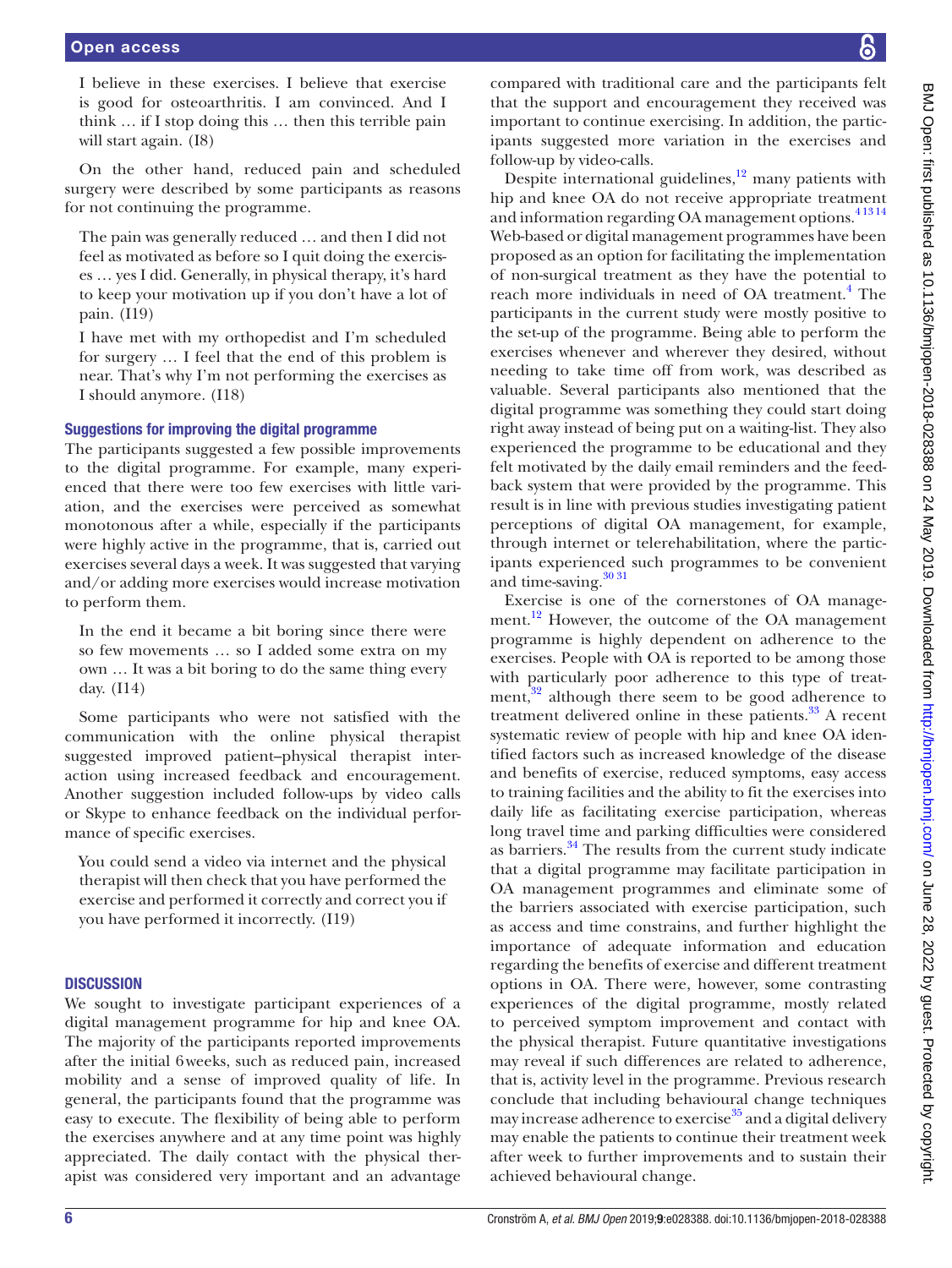Previous research indicates that support and encouragement from healthcare staff are important factors in facilitating exercise participation in people with hip and knee  $OA^{34}$ . This was also reflected in the current study. Interaction with the physical therapist was another important aspect that was highlighted by the participants. Most participants had a positive experience of the contact with their assigned physical therapist and they were highly motivated by the daily contact and the support and encouragement that were provided. This result further emphasises previous findings that a strong therapeutic alliance can be established without meeting in person.<sup>36–38</sup> However, some participants were not satisfied with the contact, which in turn lowered their motivation to perform the exercises. This may indicate that support and encouragement from the physical therapist are prerequisites for a satisfactory experience of a digital OA management programme.

In accordance with studies on telerehabilitation, 30 31 some concerns were expressed in our interviews about being diagnosed online. A few patients were afraid that they may have been suffering from a more serious disease, such as cancer, and that a differential diagnosis may be difficult via the internet. It is, therefore, important to respond to these worries accordingly and provide the patients with information that explains that OA is primarily diagnosed by symptoms and signs without any use of radiography or laboratory equipment. $39$  Also, some participants wished to have follow-ups via video call to eliminate the risk of performing the exercises incorrectly. This is consistent with previous studies reporting that non-supervised home-based exercises can give rise to concerns regarding the correct performance of the exercises. $5\frac{31\,40}{10}$  Video calls may, thus, be one way to develop the programme further and to optimise the experiences of digital programmes without any physical meeting. However, the influence of video conversations needs further study.

The results confirmed the findings of previous studies, in that the participants reported that the most important results of the programme were improvements such as reduced pain, increased flexibility and improved walking abilities, $1819$  which brought a sense of improved quality of life and less focus on the disease. Interestingly, reduced pain and being scheduled for surgery were two factors described as both facilitators and barriers to continuing in the programme. Some participants continued to exercise because they experienced that the programme had reduced their pain and they were afraid that the pain would come back if they stopped doing the exercises. In contrast, some felt that reduced pain was a reason to stop doing the exercises, as their motivation was lost when pain no longer was an issue. Likewise, some participants continued to exercise since they wanted to be ready and as fit as possible for a total joint replacement (TJR), whereas others quit doing the exercises when they were scheduled for TJR as they believed the surgery would solve their problems anyway. Presurgery exercise is known

to improve outcomes such as length of hospitalisation, knee range of motion and physical function after total knee replacements $41$  and such information is, therefore, important to include in the educational material to facilitate recovery after any future TJRs in these patients.

One strength of this study is that the participants were purposefully selected, including both men and women who differed in age, OA severity, physical function and OA location (hip or knee) from different parts of Sweden. However, since the participants were located all over Sweden, the interviews were mostly conducted by telephone or via Skype. This approach may have resulted in less depth of the interviews due to a loss of visual input. Also, two of the participants completed the programme more than 1year prior to the interviews, which may have influenced their recollection of the programme and thereby also the experiences expressed during the interviews. Another limitation may be that some demographic data of the participants, such as education level, previous experience of using digital applications and year of OA diagnosis were not recorded. This information may have increased the generalisability of the results.

Throughout the data analysis, reflexivity has been considered, that is, we have been aware that the pre-understanding that the authors may have as clinicians and researchers could affect the data, if one is not fully aware of previous experiences.[42](#page-8-2) All authors worked separately during the data processing and there were continuous discussions during the analysis aimed at eliminating possible influences of previous experiences, which helped us to stay neutral to the data. In addition, we have also presented a signature after each quotation to show the representation of our participants, and to add transparency and trustworthiness to our findings and interpretations of the data.

# **CONCLUSIONS**

A digital management programme for OA, including education and exercise as well as an option to chat with an assigned physical therapist for feedback, questions and engagement, may be an alternative to traditional treatment and further facilitate the implementation of OA guidelines in a wider community. The participants had mostly positive experiences of the programme, the flexibility of the programme with regards to location and time. Regular and frequent contact with a physical therapist was deemed particularly important for a positive experience of the programme and was also emphasised as an advantage compared with traditional care. In addition, the result of this study will contribute to the further development and improvement of digital management for OA.

Contributors AC contributed to the design of the study, conducted part of the interviews, was responsible for the analysis and interpretation of the data and was in charge of writing the manuscript. LED contributed to the conception and design of the study, contributed to the interpretation of the data and provided feedback on drafts of this paper. HN contributed to the conception and design of the study, contributed to the analysis and interpretation of the data and provided feedback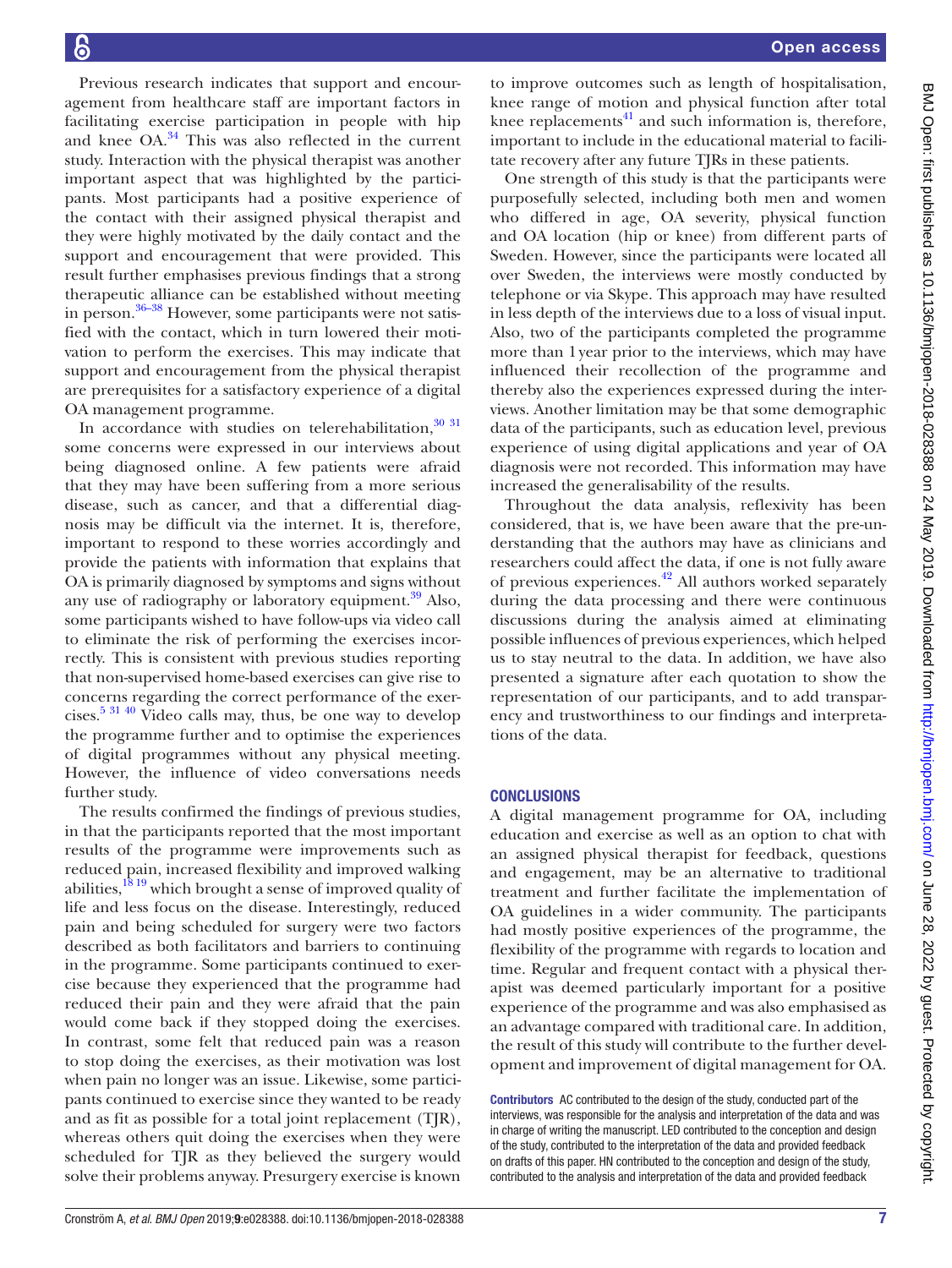on drafts of this paper. JE contributed to the conception and design of the study, conducted part of the interviews, contributed to the analysis and interpretation of the data and provided feedback on drafts of this paper. CSH contributed to the conception and design of the study, contributed to the analysis and interpretation of the data and provided feedback on drafts of this paper. All authors have read and approved the final manuscript.

Funding This research was funded by Vinnova, Sweden's Innovation Agency, by Governmental Funding of Clinical Research within the National Health Service (ALF), the Faculty of Medicine, Lund University and by Region Skåne.

Competing interests HN is a physical therapist and part time consultant at Joint Academy and LED is the cofounder and Chief Medical Officer in the corporation behind the same programme.

Ethics approval The Regional Ethical Review Board in Lund, Sweden (Dnr 2017/651; Dnr 2017/980) approved the study and all patients gave their written informed consent prior to participation.

Provenance and peer review Not commissioned; externally peer reviewed.

Data sharing statement The data sets used and/or analysed during the current study are available from the corresponding author on reasonable request.

Open access This is an open access article distributed in accordance with the Creative Commons Attribution Non Commercial (CC BY-NC 4.0) license, which permits others to distribute, remix, adapt, build upon this work non-commercially, and license their derivative works on different terms, provided the original work is properly cited, appropriate credit is given, any changes made indicated, and the use is non-commercial. See: <http://creativecommons.org/licenses/by-nc/4.0/>.

#### **REFERENCES**

- <span id="page-7-0"></span>1. Olthuis JV, Watt MC, Bailey K, *et al*. Therapist-supported Internet cognitive behavioural therapy for anxiety disorders in adults. *[Cochrane Database Syst Rev](http://dx.doi.org/10.1002/14651858.CD011565.pub2)* 2016;3:Cd011565.
- 2. van Beugen S, Ferwerda M, Hoeve D, *et al*. Internet-based cognitive behavioral therapy for patients with chronic somatic conditions: a meta-analytic review. *[J Med Internet Res](http://dx.doi.org/10.2196/jmir.2777)* 2014;16:e88.
- 3. Boogerd EA, Noordam C, Kremer JA, *et al*. Teaming up: feasibility of an online treatment environment for adolescents with type 1 diabetes. *[Pediatr Diabetes](http://dx.doi.org/10.1111/pedi.12103)* 2014;15:394–402.
- <span id="page-7-1"></span>4. Li LC, Cott C, Jones CA, *et al*. Improving Primary Health Care in Chronic Musculoskeletal Conditions through Digital Media: The PEOPLE Meeting. *[JMIR Res Protoc](http://dx.doi.org/10.2196/resprot.2267)* 2013;2:e13.
- <span id="page-7-20"></span>5. Björk AB, Sjöström M, Johansson EE, *et al*. Women's experiences of internet-based or postal treatment for stress urinary incontinence. *[Qual Health Res](http://dx.doi.org/10.1177/1049732314524486)* 2014;24:484–93.
- <span id="page-7-2"></span>6. Verhoeks C, Teunissen D, van der Stelt-Steenbergen A, *et al*. Women's expectations and experiences regarding e-health treatment: A systematic review. *[Health Informatics J](http://dx.doi.org/10.1177/1460458217720394)* 2017:146045821772039.
- 7. Bidmon S, Terlutter R. Gender Differences in Searching for Health Information on the Internet and the Virtual Patient-Physician Relationship in Germany: Exploratory Results on How Men and Women Differ and Why. *[J Med Internet Res](http://dx.doi.org/10.2196/jmir.4127)* 2015;17:e156.
- 8. Powell J, Inglis N, Ronnie J, *et al*. The characteristics and motivations of online health information seekers: cross-sectional survey and qualitative interview study. *[J Med Internet Res](http://dx.doi.org/10.2196/jmir.1600)* 2011;13:e20.
- 9. Sánchez-Ortiz VC, House J, Munro C, *et al*. "A computer isn't gonna judge you": a qualitative study of users' views of an internet-based cognitive behavioural guided self-care treatment package for bulimia nervosa and related disorders. *[Eat Weight Disord](http://dx.doi.org/10.1007/BF03325314)* 2011;16:e93–e101.
- 10. Roettl J, Bidmon S, Terlutter R. What Predicts Patients' Willingness to Undergo Online Treatment and Pay for Online Treatment? Results from a Web-Based Survey to Investigate the Changing Patient-Physician Relationship. *[J Med Internet Res](http://dx.doi.org/10.2196/jmir.5244)* 2016;18:e32.
- <span id="page-7-3"></span>11. Pietrzak E, Cotea C, Pullman S, *et al*. Self-management and rehabilitation in osteoarthritis: is there a place for internet-based interventions? *[Telemed J E Health](http://dx.doi.org/10.1089/tmj.2012.0288)* 2013;19:800–5.
- <span id="page-7-4"></span>12. Jevsevar DS. Treatment of osteoarthritis of the knee: evidence-based guideline, 2nd edition. *[J Am Acad Orthop Surg](http://dx.doi.org/10.5435/JAAOS-21-09-571)* 2013;21:571–6.
- <span id="page-7-8"></span>13. Thorstensson CA, Garellick G, Rystedt H, *et al*. Better Management of Patients with Osteoarthritis: Development and Nationwide Implementation of an Evidence-Based Supported Osteoarthritis Self-Management Programme. *[Musculoskeletal Care](http://dx.doi.org/10.1002/msc.1085)* 2015;13:67–75.
- 14. Li LC, Sayre EC, Kopec JA, *et al*. Quality of nonpharmacological care in the community for people with knee and hip osteoarthritis. *[J](http://dx.doi.org/10.3899/jrheum.110264)  [Rheumatol](http://dx.doi.org/10.3899/jrheum.110264)* 2011;38:2230–7.
- 15. Bossen D, Veenhof C, Van Beek KE, *et al*. Effectiveness of a webbased physical activity intervention in patients with knee and/or hip osteoarthritis: randomized controlled trial. *[J Med Internet Res](http://dx.doi.org/10.2196/jmir.2662)* 2013;15:e257.
- <span id="page-7-5"></span>16. Griffiths AJ, White CM, Thain PK, *et al*. The effect of interactive digital interventions on physical activity in people with inflammatory arthritis: a systematic review. *[Rheumatol Int](http://dx.doi.org/10.1007/s00296-018-4010-8)* 2018;38:1623–34.
- <span id="page-7-6"></span>17. Berry A, McCabe CS, Muir S, *et al*. Digital behaviour change interventions to facilitate physical activity in osteoarthritis: a systematic review. *[Physical Therapy Reviews](http://dx.doi.org/10.1080/10833196.2018.1470747)* 2018;23:197–206.
- <span id="page-7-9"></span>18. Nero H, Dahlberg J, Dahlberg LE. A 6-Week Web-Based Osteoarthritis Treatment Program: Observational Quasi-Experimental Study. *[J Med Internet Res](http://dx.doi.org/10.2196/jmir.9255)* 2017;19:e422.
- <span id="page-7-7"></span>19. Dahlberg LE, Grahn D, Dahlberg JE, *et al*. A Web-Based Platform for Patients With Osteoarthritis of the Hip and Knee: A Pilot Study. *[JMIR](http://dx.doi.org/10.2196/resprot.5665)  [Res Protoc](http://dx.doi.org/10.2196/resprot.5665)* 2016;5:e115.
- 20. Smittenaar P, Erhart-Hledik JC, Kinsella R, *et al*. Translating Comprehensive Conservative Care for Chronic Knee Pain Into a Digital Care Pathway: 12-Week and 6-Month Outcomes for the Hinge Health Program. *[JMIR Rehabil Assist Technol](http://dx.doi.org/10.2196/rehab.7258)* 2017;4:e4.
- 21 .Joint Academy [<https://www.jointacademy.com/se/en/>]<br>22 Nero H. Dablberg JE Dablberg LE: Joint academy a sit
- Nero H, Dahlberg JE. Dahlberg LE: Joint academy a six-week online treatment program for osteoarthritis. *Osteoarthritis Research Society International (OARSI*. Liverpool, England: Osteoarthritis and Cartilage, 2018.
- 23. Jönsson T, Ekvall Hansson E, Thorstensson CA, *et al*. The effect of education and supervised exercise on physical activity, pain, quality of life and self-efficacy - an intervention study with a reference group. *[BMC Musculoskelet Disord](http://dx.doi.org/10.1186/s12891-018-2098-3)* 2018;19:198.
- 24. Cronström A, Nero H, Dahlberg LE. Factors associated with patients' willingness to consider joint surgery after completion of a digital osteoarthritis treatment program: A prospective cohort study. *[Arthritis Care Res](http://dx.doi.org/10.1002/acr.23772)* 2018.
- <span id="page-7-10"></span>25. Altman R, Alarcón G, Appelrouth D, *et al*. The American College of Rheumatology criteria for the classification and reporting of osteoarthritis of the hip. *[Arthritis Rheum](http://dx.doi.org/10.1002/art.1780340502)* 1991;34:505–14.
- 26. Altman R, Asch E, Bloch D, *et al*. Development of criteria for the classification and reporting of osteoarthritis. Classification of osteoarthritis of the knee. Diagnostic and Therapeutic Criteria Committee of the American Rheumatism Association. *[Arthritis](http://www.ncbi.nlm.nih.gov/pubmed/3741515)  [Rheum](http://www.ncbi.nlm.nih.gov/pubmed/3741515)* 1986;29:1039–49.
- <span id="page-7-11"></span>27. Patton M. *Qualitative evaluation and research methods*. 3rd edn. Thousand Oaks, CA: Sage Publications, Inc, 2002.
- <span id="page-7-12"></span>28. Malterud K. Systematic text condensation: a strategy for qualitative analysis. *[Scand J Public Health](http://dx.doi.org/10.1177/1403494812465030)* 2012;40:795–805.
- <span id="page-7-13"></span>29. Giorgi A. *Phenomenology and psychological research*. Pittsburgh, PA: Duquesne University Press, 1985.
- <span id="page-7-14"></span>30. Lawford BJ, Bennell KL, Hinman RS. Consumer Perceptions of and Willingness to Use Remotely Delivered Service Models For Exercise Management of Knee and Hip Osteoarthritis: A Cross-Sectional Survey. *[Arthritis Care Res](http://dx.doi.org/10.1002/acr.23122)* 2017;69:667–76.
- 31. Lawford BJ, Delany C, Bennell KL, *et al*. "I was really sceptical… But it worked really well": a qualitative study of patient perceptions of telephone-delivered exercise therapy by physiotherapists for people with knee osteoarthritis. *[Osteoarthritis Cartilage](http://dx.doi.org/10.1016/j.joca.2018.02.909)* 2018;26:741–50.
- <span id="page-7-15"></span>32. Pisters MF, Veenhof C, Schellevis FG, *et al*. Exercise adherence improving long-term patient outcome in patients with osteoarthritis of the hip and/or knee. *[Arthritis Care Res](http://dx.doi.org/10.1002/acr.20182)* 2010;62:1087–94.
- <span id="page-7-16"></span>33. de Vries HJ, Kloek CJJ, de Bakker DH, *et al*. Determinants of Adherence to the Online Component of a Blended Intervention for Patients with Hip and/or Knee Osteoarthritis: A Mixed Methods Study Embedded in the e-Exercise Trial. *[Telemed J E Health](http://dx.doi.org/10.1089/tmj.2016.0264)* 2017;23:1002–10.
- <span id="page-7-17"></span>34. Dobson F, Bennell KL, French SD, *et al*. Barriers and Facilitators to Exercise Participation in People with Hip and/or Knee Osteoarthritis: Synthesis of the Literature Using Behavior Change Theory. *[Am J](http://dx.doi.org/10.1097/PHM.0000000000000448)  [Phys Med Rehabil](http://dx.doi.org/10.1097/PHM.0000000000000448)* 2016;95:372–89.
- <span id="page-7-18"></span>35. Meade LB, Bearne LM, Sweeney LH, *et al*. Behaviour change techniques associated with adherence to prescribed exercise in patients with persistent musculoskeletal pain: Systematic review. *[Br](http://dx.doi.org/10.1111/bjhp.12324)  [J Health Psychol](http://dx.doi.org/10.1111/bjhp.12324)* 2019;24:10–30.
- <span id="page-7-19"></span>36. Lingely-Pottie P, McGrath PJ. A therapeutic alliance can exist without face-to-face contact. *[J Telemed Telecare](http://dx.doi.org/10.1258/135763306779378690)* 2006;12:396–9.
- 37. Knaevelsrud C, Maercker A. Internet-based treatment for PTSD reduces distress and facilitates the development of a strong therapeutic alliance: a randomized controlled clinical trial. *[BMC](http://dx.doi.org/10.1186/1471-244X-7-13)  [Psychiatry](http://dx.doi.org/10.1186/1471-244X-7-13)* 2007;7:13.
- 38. Muller I, Kirby S, Yardley L. The therapeutic relationship in telephonedelivered support for people undertaking rehabilitation: a mixedmethods interaction analysis. *[Disabil Rehabil](http://dx.doi.org/10.3109/09638288.2014.955134)* 2015;37:1060–5.